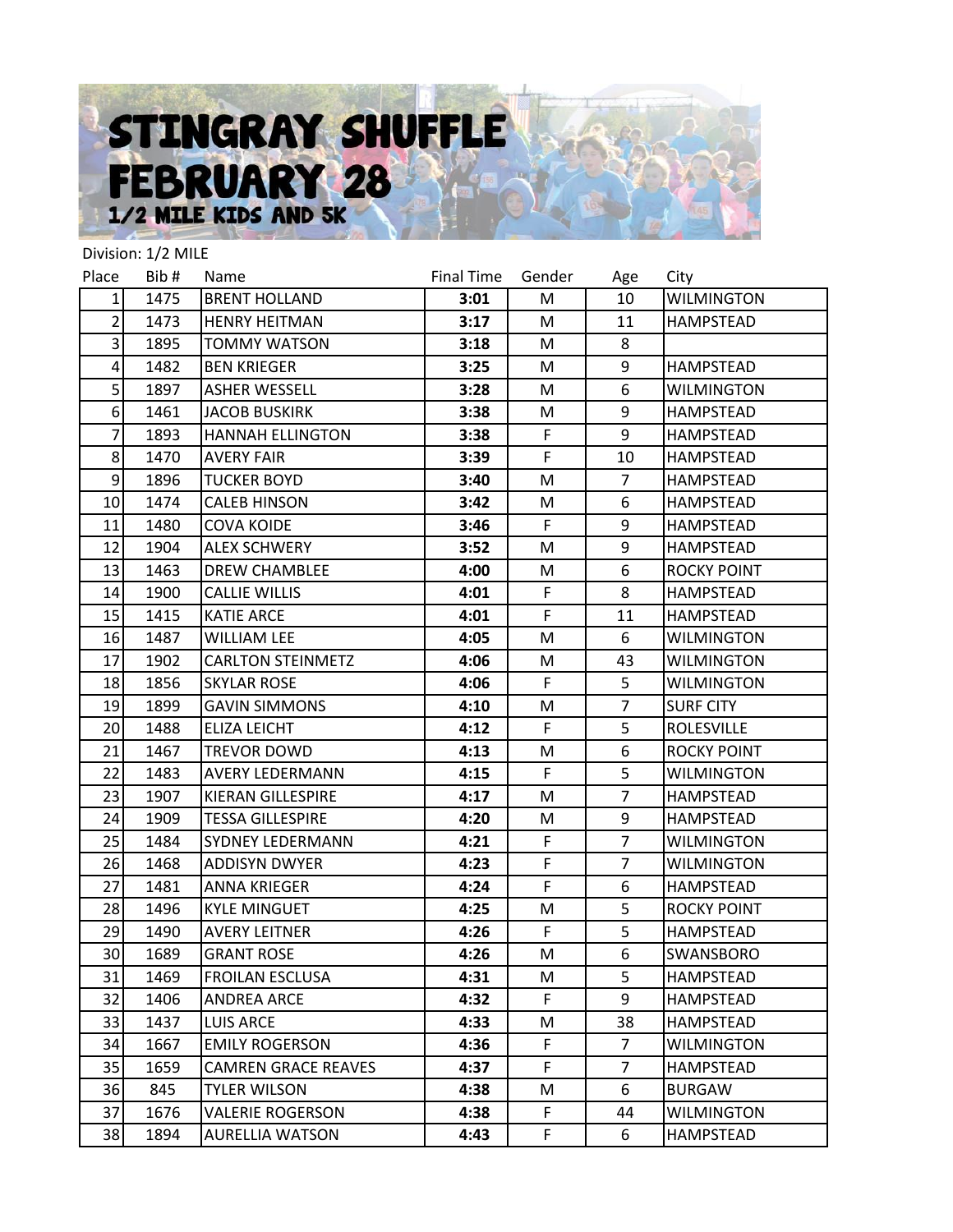| 39 | 1478 | <b>FIONA KELLOGG-BRODEUR</b> | 4:47 | F            | 5              | <b>HAMPSTEAD</b>   |
|----|------|------------------------------|------|--------------|----------------|--------------------|
| 40 | 1479 | ZOE KELLOGG-BRODEUR          | 4:47 | F            | 6              | <b>HAMPSTEAD</b>   |
| 41 | 1471 | <b>IRELYN FAIR</b>           | 4:57 | $\mathsf F$  | 6              | <b>HAMPSTEAD</b>   |
| 42 | 1459 | <b>AMANDA BRUNJES</b>        | 5:00 | $\mathsf{F}$ | 6              | <b>HAMPSTEAD</b>   |
| 43 | 1457 | <b>CECILIA BARRIOS</b>       | 5:01 | F            | 8              | HAMPSTEAD          |
| 44 | 1888 | <b>TESSA SZMAJA</b>          | 5:03 | F            | 5              | HAMPSTEAD          |
| 45 | 1495 | <b>DAMIEN MINGUET</b>        | 5:03 | M            | 34             | <b>ROCKY POINT</b> |
| 46 | 1890 | <b>LANEY WEST</b>            | 5:09 | F            | 5              | <b>WILMINGTON</b>  |
| 47 | 1891 | <b>STEVE WEST</b>            | 5:10 | M            | 39             | <b>WILMINGTON</b>  |
| 48 | 1889 | <b>BREWER WALSER</b>         | 5:15 | M            | 6              | <b>ROCKY POINT</b> |
| 49 | 1905 | <b>GABE SCHWERY</b>          | 5:17 | M            | 5 <sup>1</sup> | HAMPSTEAD          |
| 50 | 1489 | <b>AUBREY LEITNER</b>        | 5:17 | F            | $\overline{7}$ | <b>HAMPSTEAD</b>   |
| 51 | 1903 | <b>GRACE SCHWERY</b>         | 5:24 | F            | 4              | <b>HAMPSTEAD</b>   |
| 52 | 1906 | <b>SHANE GILLESPIRE</b>      | 5:26 | M            | $\overline{4}$ | <b>HAMPSTEAD</b>   |
| 53 | 1908 | <b>RYAN GILLESPIE</b>        | 5:27 | M            | 42             | <b>HAMPSTEAD</b>   |
| 54 | 1898 | <b>MATTHEW DOWD</b>          | 5:28 | M            | 4              | <b>ROCKY POINT</b> |
| 55 | 1485 | <b>BRIAN LEE</b>             | 5:39 | M            | 39             | <b>WILMINGTON</b>  |
| 56 | 1486 | <b>CHERYL LEE</b>            | 5:40 | F            | 40             | <b>WILMINGTON</b>  |
| 57 | 1493 | <b>MARCY MALEY</b>           | 5:51 | F            | 65             | <b>ROCKY POINT</b> |
| 58 | 1901 | <b>SPENCER WILLIS</b>        | 5:55 | M            | 5              | <b>HAMPSTEAD</b>   |
| 59 | 1648 | <b>ALICIA PETERSON</b>       | 5:58 | F            | 5              | WILMINGTON         |
| 60 | 1652 | <b>RINA PETERSON</b>         | 5:58 | F            | 41             | <b>WILMINGTON</b>  |
| 61 | 1494 | <b>ZOEY MATTHEWS</b>         | 5:59 | F            | 5              | <b>LELAND</b>      |
| 62 | 1497 | <b>GRAYSON MOSS</b>          | 6:04 | M            | 6              | <b>HAMPSTEAD</b>   |
| 63 | 1458 | <b>GABRIELA BARRIOS</b>      | 6:07 | F            | 5              | <b>HAMPSTEAD</b>   |
| 64 | 1892 | <b>RILEY WOMER</b>           | 6:19 | F            | 8              | <b>HAMPSTEAD</b>   |
| 65 | 1452 | <b>SAM ATKINSON</b>          | 6:20 | M            | $\overline{3}$ | WILMINGTON         |
| 66 | 1453 | <b>SUSAN ATKINSON</b>        | 6:20 | F            | 39             | <b>WILMINGTON</b>  |
| 67 | 1451 | <b>MARIN ATKINSON</b>        | 6:22 | $\mathsf F$  | 6              | <b>WILMINGTON</b>  |
| 68 | 1460 | <b>JONATHAN BRUNJES</b>      | 6:33 | M            | 4              | <b>HAMPSTEAD</b>   |
| 69 | 1462 | <b>BRISTOL CHAMBLEE</b>      | 6:36 | F            | 3              | <b>ROCKY POINT</b> |
| 70 | 1665 | <b>CHACE REAVES</b>          | 7:51 | M            | $\overline{3}$ | <b>HAMPSTEAD</b>   |